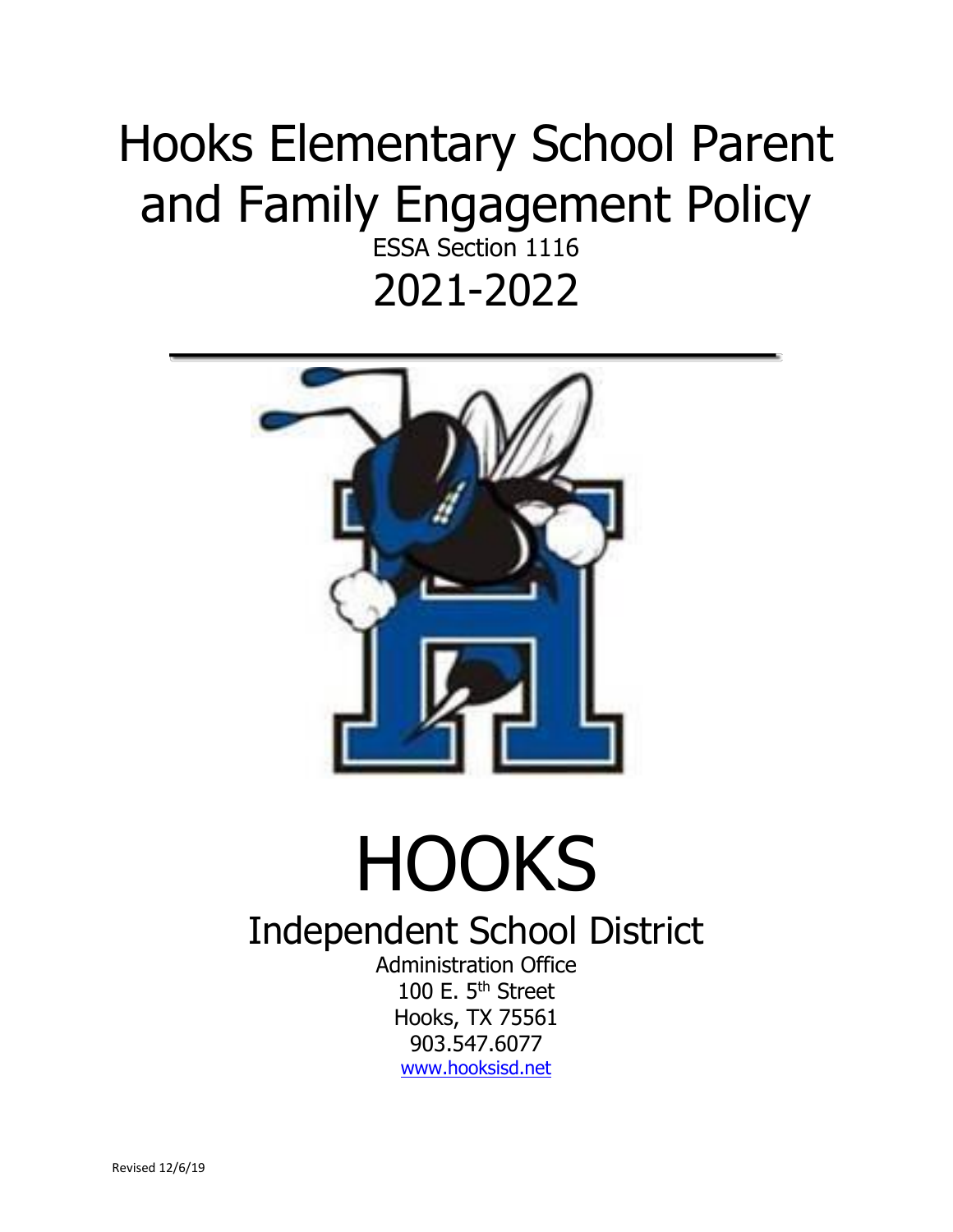- 1. Hooks Elementary School shall jointly develop with, and distribute to, parents and family members of participating children a written parent and family engagement policy, agreed on by such parents, that shall describe the means for carrying out the requirements of ESSA Section 1116 subsections (c) through (f). Parents shall be notified of the policy in an understandable and uniform format and to the extent practicable, provided in a language the parents can understand. Such policy shall be made available to the local community and updated periodically to meet the changing needs of parents and the school
- A parent survey requesting input from parents on meaningful parent and family involvement activities was conducted in February of 2021.
- Hooks Elementary School's Parent and Family Engagement policy for the 21-22 school year was evaluated at the Campus Site-Based August 2021 meeting. At the HES September meeting, the committee (consisting of parents, community members, and staff) will use the findings from the June evaluation, the spring parent survey, and current committee input to develop the 21-22 PFE policy.
- Afterwards, the 21-22 PFE policy will be posted on the school website, parents will be provided notification of the posting and that a written copy of the PFE policy is available upon request. Additionally, copies of the policy will be available in the campus office and the city hall office.
	- 2. Hooks Elementary School shall convene an annual meeting, at a convenient time, to which all parents of participating children shall be invited and encouraged to attend, to inform parents of their school's participation under this part and to explain the requirements of this part, and the right of the parents to be involved: Section 1116 (c)(1)
	- Hooks Elementary School will hold and Annual Title I Meeting for all parents across the district within the months of August and September. At least one meeting will be convened during the AM and one during the PM to accommodate parent schedules.
		- 3. Hooks Elementary School shall offer a flexible number of meetings, such as meetings in the morning or evening, and may provide, with funds provided under this part, transportation, childcare, or home visits, as such services relate to parental involvement; Section 1116 (c)(2)
	- Hooks Elementary School will offer a flexible number of parent engagement meetings at convenient times for families, such as meetings in the morning or evening.
		- 4. Hooks Elementary School shall involve parents, in an organized, ongoing, and timely way, in the planning, review, and improvement of programs under this part, including the planning, review and improvement of the school parent and family engagement policy and the joint development of the school-wide program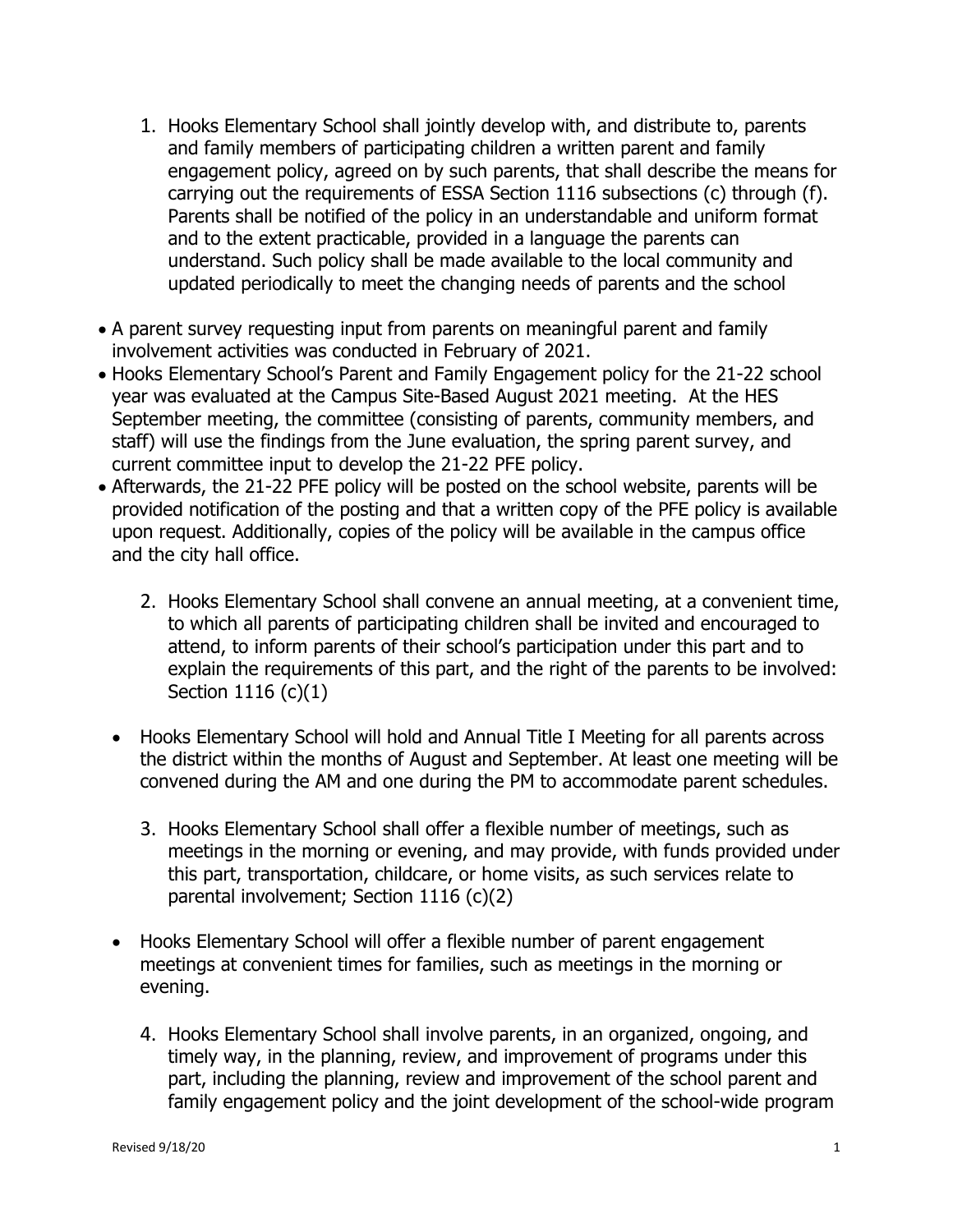plan under section 1114(b) ( Campus Improvement Plan), except that if a school has in place a process for involving parents in the joint planning and design of the school's programs, the school may use that process, if such process includes an adequate representation of parents of participating children; Section 1116  $(c)(3)$ 

- Parents and family members will be enlisted for membership of Hooks Elementary School Campus Site-Based Committee. The committee will meet at least four times per year wherein it will develop the Comprehensive Needs Assessment, develop the Campus Improvement Plan (CIP), monitor formative assessments of the CIP strategies/activities, and eventually conduct a summative assessment/evaluation of the CIP. The committee will hold at least one public meeting after receipt of the Texas Academic Performance Report, and additional parental input for the plan will be sought at that time.
	- 5. Hooks Elementary School shall provide parents of participating children (A)Timely information about programs under this part;
		- (B)A description and explanation of the curriculum in use at the school, the forms of academic assessment used to measure student progress, and the achievement levels of the challenging State academic standards; and
		- (C)If requested by parents, opportunities for regular meetings to formulate suggestions and to participate, as appropriate, in decisions relating to the education of their children, and respond to any suggestions as soon as practicably possible; Section 1116 (c)(4)
	- Hooks Elementary School has a Parent Booster Club and various other parent-led organizations. Title I, Part A information is disseminated at the campuses through their Annual Title I meetings. To solicit parent participation at the Annual Title I Meeting, publicity concerning the annual meetings is distributed to all parent-led organizations. Parent invitations for the annual Title I meetings are also advertised through social media platforms, Skyward email and remind messaging.
	- Hooks Elementary School will conduct a survey of parents to identify volunteer interests, talents and availability, matching these resources to school programs and staff-support needs.
	- Hooks Elementary School will create volunteer recognition activities such as events, certificates and thank-you cards.
	- Hooks Elementary School shall provide other reasonable support for parental involvement activities. Parents can make such requests by contacting the superintendent's office by email, in person, or by phone. Support can be transportation, translation services, physical access, printed materials, etc.
		- 6. If the school-wide program plan (Campus Improvement Plan) under section 1114(b) is not satisfactory to the parents of participating children, submit any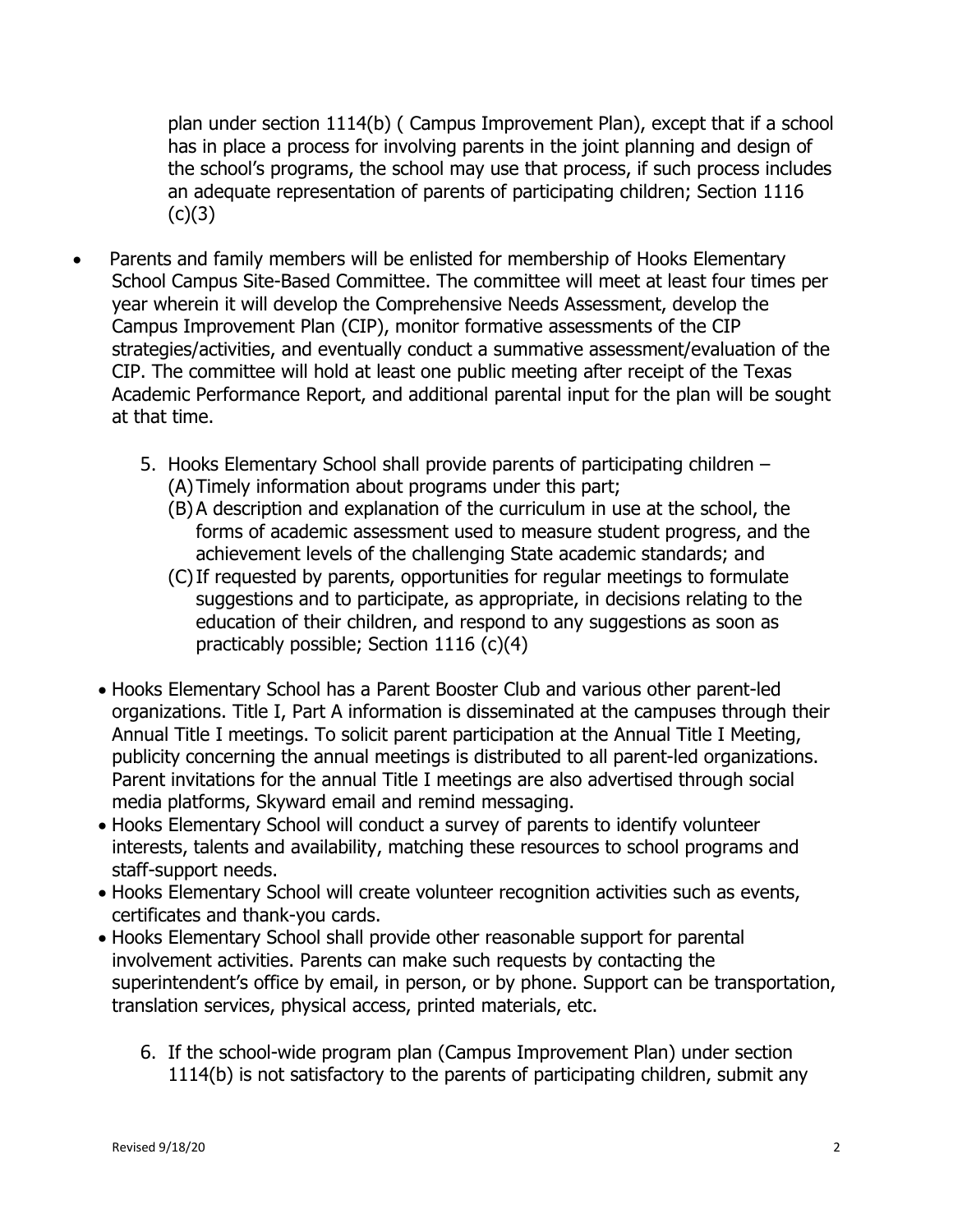parent comments on the plan when the school makes the plan available to the local education agency. Section1116 (c)(5)

- Parents will have the opportunity to submit any comments/concerns to the Hooks Independent School District Superintendent's office if the school-wide plan and/or parent and family engagement is not satisfactory to parents.
- Any comments/concerns can be sent to the Director of Federal Programs, Tracy Cook, a[t cookt@hooksisd.net](mailto:cookt@hooksisd.net) or by phone at 903.547.6077.
	- 7. To ensure effective involvement of parents and to support a partnership among the school involved, parents, and the community to improve student academic achievement, Hooks Elementary School shall: Section 1116 (e)

(i) provide assistance to parents of children served by the local educational agency, as appropriate, in understanding such topics as the challenging State academic standards, State and local academic assessments, the requirements of this part, and how to monitor a child's progress and work with educators to improve the achievement of their children; Section 1116 (e)(1)

- Hooks Elementary School will offer opportunities to inform families of the State academic standards children are expected to meet in each grade level. These workshops will include how the campuses use progress monitoring and benchmarking to prepare individualized, targeted instruction to assist students in meeting these challenging standards.
- Parents will be advised of how to monitor their child's progress through weekly grades, progress reports, and six-week's grades.
- Parents will be asked to provide suggestions for educators in how educators might improve instruction to raise achievement levels for their children.
- The requirements of the parent and family engagement program will be discussed at the annual Title I meetings at the campuses.

(ii) Provide materials and training to help parents to work with their children to improve their children's achievement, such as literacy training and using technology (including education about the harms of copyright piracy), as appropriate, to foster parental involvement; Section 1116 (e) (2)

- Hooks Elementary School will provide materials and training for parents on specific subject matter/curriculum at the appropriate grade level for their children and information as to what parents can be doing to support their child's learning.
- Hooks Elementary School will post on the district website and/or print suggestions for parents on home conditions (such as plenty of rest) that support learning at each grade level and provide printed information for parents on homework policies and on monitoring and supporting student work at home.